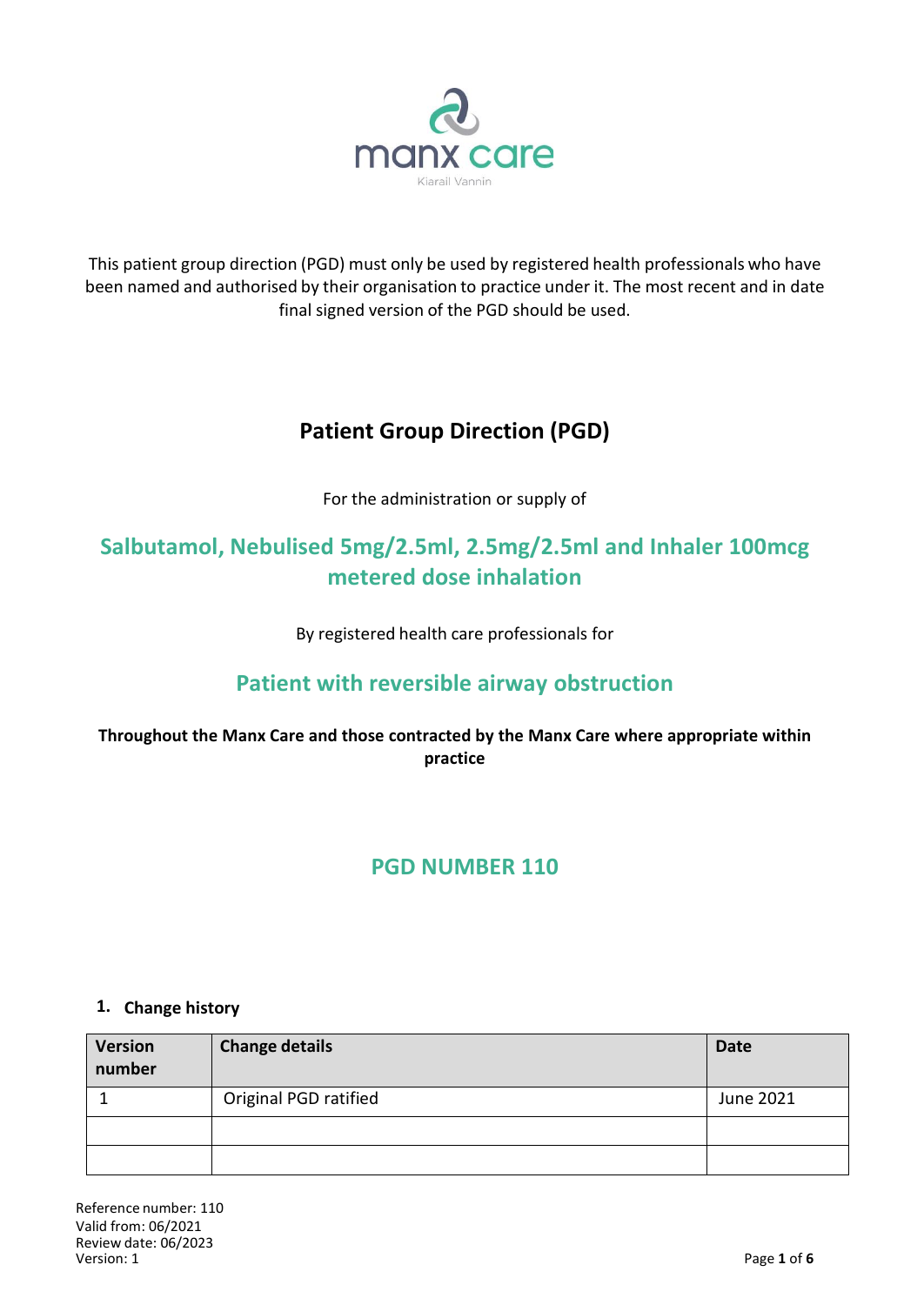#### **2. Medicines practice guideline 2:** *Patient group directions*

Refer to the relevant sections of NICE medicines practice guideline 2: *Patient group directions* as stated in the blank template notes. For further information about PGD signatories, see the NHS and Manx Care PGD website FAQs

#### **3. PGD development**

Refer to the NICE PGD competency framework for people developing PGDs

| Job Title & organisation           | <b>Name</b> | <b>Signature</b> | <b>Date</b> |
|------------------------------------|-------------|------------------|-------------|
| Author of the PGD                  |             |                  |             |
| Member of the PGD<br>working group |             |                  |             |

#### **4. PGD authorisation**

Refer to the NICE PGD competency framework for people authorising PGDs

| <b>Job Title</b>                                             | <b>Name</b> | Signature | <b>Date</b> |
|--------------------------------------------------------------|-------------|-----------|-------------|
| <b>Medical Director</b>                                      |             |           |             |
| Chief Pharmacist/<br><b>Pharmaceutical Adviser</b>           |             |           |             |
| Senior Paramedic                                             |             |           |             |
| Director of Nursing                                          |             |           |             |
| <b>GP Adviser</b>                                            |             |           |             |
| Senior Microbiologist<br>(if PGD contains<br>antimicrobials) |             |           |             |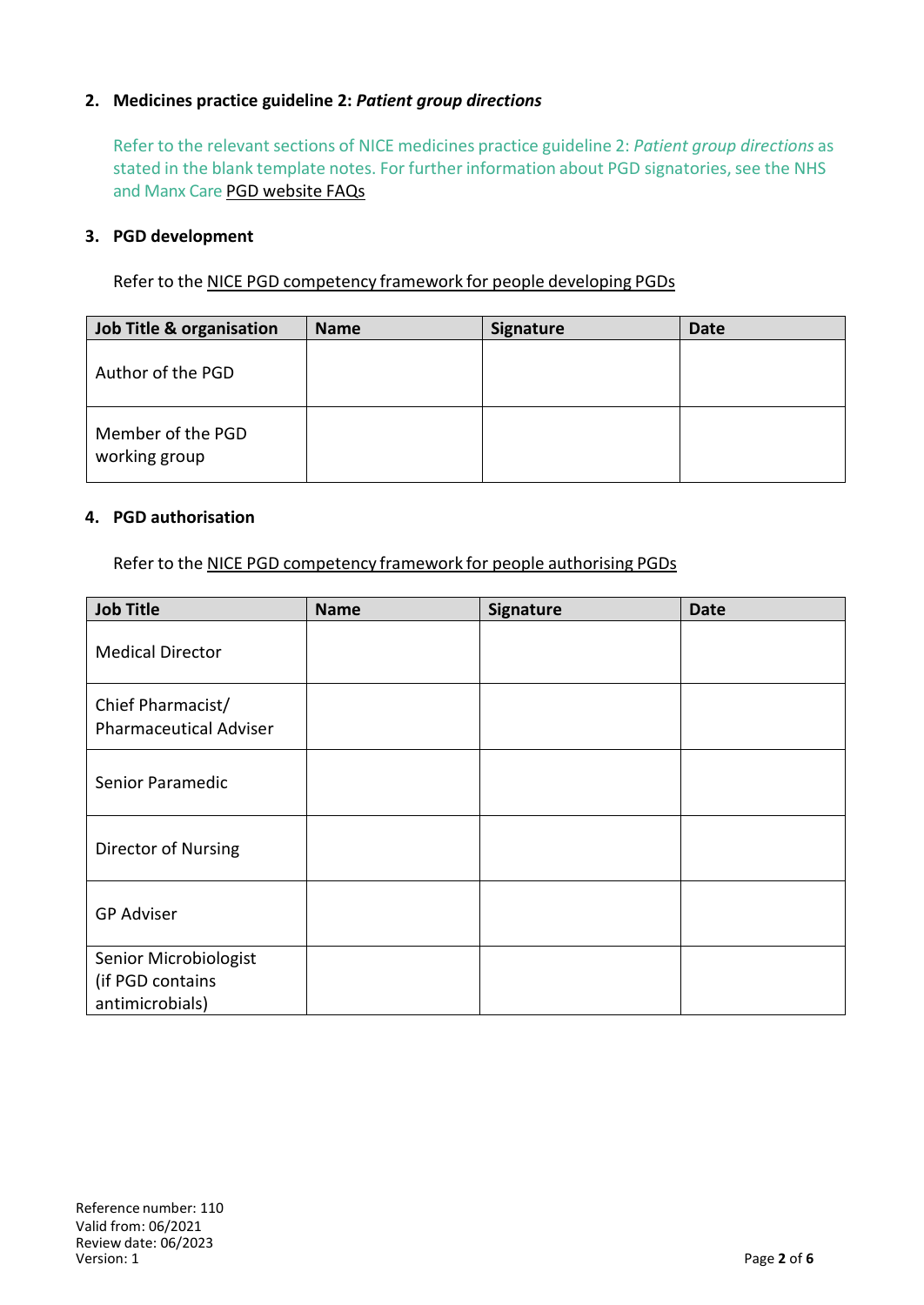#### **5. PGD adoption by the provider**

Refer to the NICE PGD competency framework for people authorising PGDs

| Job title and<br>organisation | <b>Signature</b> | <b>Date</b> | Applicable or not<br>applicable to area |
|-------------------------------|------------------|-------------|-----------------------------------------|
|                               |                  |             |                                         |

#### **6. Training and competency of registered healthcare professionals, employed or contracted by the Manx Care, GP practice or Hospice**

Refer to the NICE PGD competency framework for health professionals using PGDs

|                                                        | Requirements of registered Healthcare professionals working<br>under the PGD                                                                                                                                                                                                                                                                  |
|--------------------------------------------------------|-----------------------------------------------------------------------------------------------------------------------------------------------------------------------------------------------------------------------------------------------------------------------------------------------------------------------------------------------|
| <b>Qualifications and</b><br>professional registration | Registered healthcare professionals, working within or<br>contracted by the Manx Care, GP practice or Hospice who are<br>permitted staff groups outlined within the current PGD policy<br>Pharmacists must be practising in Manx Care authorised<br>premises i.e. contracted pharmacy premises                                                |
| <b>Initial training</b>                                | Knowledge of current guidelines and the administration of the<br>$\bullet$<br>drug specified in this PGD/BNF and of the inclusion and<br>exclusion criteria<br>Training which enables the practitioner to make a clinical<br>assessment to establish the need for the medication covered by<br>this PGD<br>Local training in the use of PGD's |
| Competency                                             | Staff will be assessed on their knowledge of drugs and clinical                                                                                                                                                                                                                                                                               |
| assessment                                             | assessment as part the competency framework for registered health<br>professionals using PGD's                                                                                                                                                                                                                                                |
| <b>Ongoing training and</b>                            | The registered health care professionals should make sure they are                                                                                                                                                                                                                                                                            |
| competency                                             | aware of any changes to the recommendations for this medication;                                                                                                                                                                                                                                                                              |
|                                                        | it is the responsibility of the registered health care professionals to                                                                                                                                                                                                                                                                       |
|                                                        | keep up to date with continuing professional development. PGD                                                                                                                                                                                                                                                                                 |
|                                                        | updates will be held every two years                                                                                                                                                                                                                                                                                                          |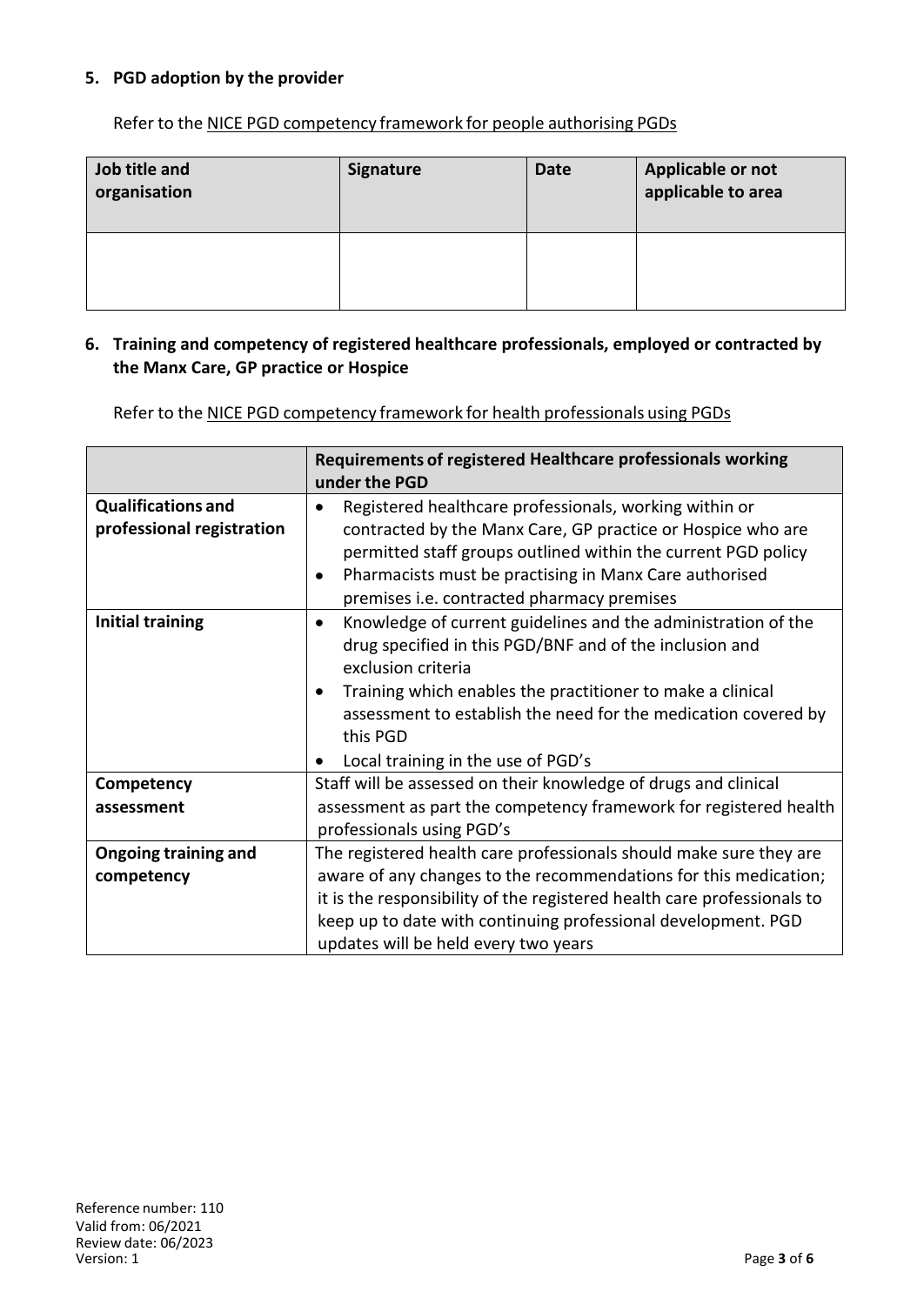## **7. Clinical Conditions**

| <b>Clinical condition or</b>     | Patient with reversible airway obstruction                                 |  |
|----------------------------------|----------------------------------------------------------------------------|--|
| situation to which this          |                                                                            |  |
| <b>PGD applies</b>               |                                                                            |  |
| <b>Inclusion criteria</b>        | Uncontrolled airway obstruction<br>$\bullet$                               |  |
|                                  | Patients 1 month and over<br>$\bullet$                                     |  |
| <b>Exclusion criteria</b>        | Hypersensitivity to salbutamol<br>$\bullet$                                |  |
|                                  | Neonates (under 1 month)<br>$\bullet$                                      |  |
| <b>Cautions (including any</b>   | Arrhythmias<br>$\bullet$                                                   |  |
| relevant action to be            | Cardiovascular disease<br>$\bullet$                                        |  |
| taken)                           | Diabetes (risk of hyperglycaemia and ketoacidosis, especially<br>$\bullet$ |  |
|                                  | with intravenous use)                                                      |  |
|                                  | Hypertension<br>$\bullet$                                                  |  |
|                                  | Hyperthyroidism<br>$\bullet$                                               |  |
|                                  | Hypokalaemia<br>$\bullet$                                                  |  |
|                                  | Susceptibility to QT-interval prolongation<br>$\bullet$                    |  |
|                                  | Tachycardia                                                                |  |
| <b>Arrangements for referral</b> | Patient should be referred to a more experienced clinical                  |  |
| for medical advice               | practitioner for further assessment                                        |  |
| Action to be taken if            | Patient should be referred to a more experienced clinical                  |  |
| patient excluded                 | practitioner for further assessment                                        |  |
| Action to be taken if            | A verbal explanation should be given to the patient on: the need           |  |
| patient declines                 | for the medication and any possible effects or potential risks             |  |
| treatment                        | which may occur as a result of refusing treatment                          |  |
|                                  | This information must be documented in the patients' health<br>$\bullet$   |  |
|                                  | records                                                                    |  |
|                                  | Any patient who declines care must have demonstrated capacity              |  |
|                                  | to do so                                                                   |  |
|                                  | Where appropriate care should be escalated<br>$\bullet$                    |  |

### **8. Details of the medicine**

| Name, form and strength    | Salbutamol, Nebulised 5mg/2.5ml, 2.5mg/2.5ml and Inhaler                                                                          |  |  |
|----------------------------|-----------------------------------------------------------------------------------------------------------------------------------|--|--|
| of medicine                | 100 mcg metered dose inhalation                                                                                                   |  |  |
| Legal category             | Prescription Only Medicine (POM)                                                                                                  |  |  |
| Indicate any off-label use | Under 4 years of age - follow dose and frequency as below                                                                         |  |  |
| (if relevant)              |                                                                                                                                   |  |  |
| Route/method of            | Inhaled                                                                                                                           |  |  |
| administration             |                                                                                                                                   |  |  |
| Dose and frequency         | By inhalation of nebulised solution                                                                                               |  |  |
| (continued)                |                                                                                                                                   |  |  |
|                            | For Child 1 month-4 years: 2.5 mg, repeat every 20-30 minutes<br>or when required, give via oxygen-driven nebuliser if available. |  |  |
|                            | For Child 5-11 years: 2.5-5 mg, repeat every 20-30 minutes or<br>when required, give via oxygen-driven nebuliser if available.    |  |  |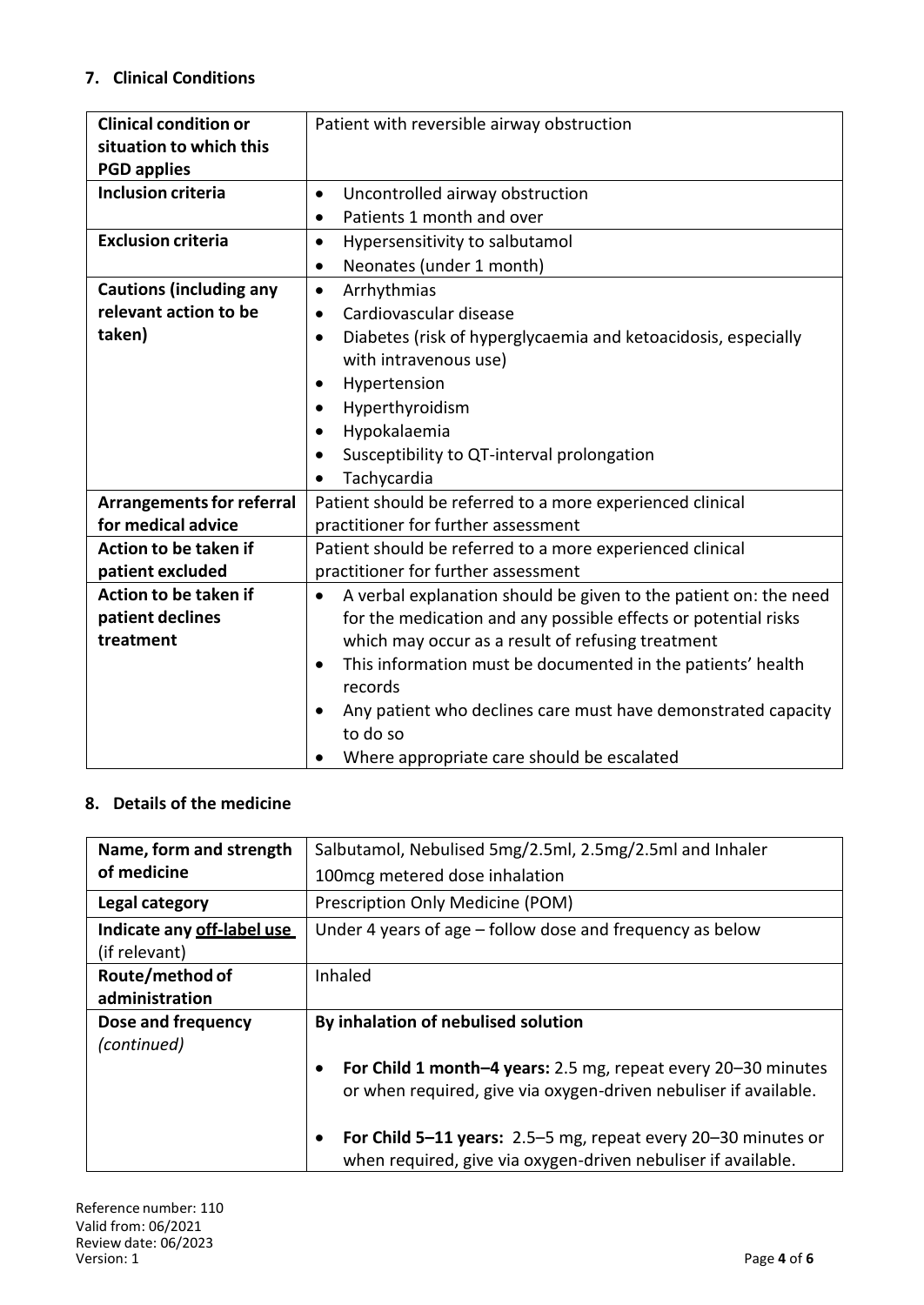| Dose and frequency        | For Child 12-17 years: 5 mg, repeat every 20-30 minutes or<br>$\bullet$                                                                                                                                                                              |  |
|---------------------------|------------------------------------------------------------------------------------------------------------------------------------------------------------------------------------------------------------------------------------------------------|--|
| (continued)               | when required, give via oxygen-driven nebuliser if available.                                                                                                                                                                                        |  |
|                           | For Adult: 5 mg, repeat every 20-30 minutes or when required,<br>give via oxygen-driven nebuliser if available.                                                                                                                                      |  |
|                           | By inhalation of aerosol                                                                                                                                                                                                                             |  |
|                           | For Child: 10 puffs, each puff is to be inhaled separately, repeat<br>every 10-20 minutes or when required, give via large volume<br>spacer (and a close-fitting face mask in children under 3 years),<br>each puff is equivalent to 100 micrograms. |  |
|                           | For Adult: 10 puffs, each puff is to be inhaled separately, repeat<br>٠<br>every 10-20 minutes or when required, give via large volume<br>spacer, each puff is equivalent to 100 micrograms.                                                         |  |
| <b>Quantity to be</b>     | Administered: As per dosing                                                                                                                                                                                                                          |  |
| administered and/or       | Supplied: 1 inhaler device                                                                                                                                                                                                                           |  |
| supplied                  |                                                                                                                                                                                                                                                      |  |
| <b>Maximum or minimum</b> | Maximum of 3 x nebulised doses<br>$\bullet$                                                                                                                                                                                                          |  |
| treatment period          | Maximum of 3 x 10 puffs aerosol doses administered in the                                                                                                                                                                                            |  |
|                           | acute setting                                                                                                                                                                                                                                        |  |
|                           | Maximum of 1 inhaler device to be supplied for use at<br>٠                                                                                                                                                                                           |  |
|                           | home                                                                                                                                                                                                                                                 |  |
| <b>Storage</b>            | Room temperature                                                                                                                                                                                                                                     |  |
| <b>Adverse effects</b>    | Arrhythmias<br>$\bullet$                                                                                                                                                                                                                             |  |
|                           | Headache<br>$\bullet$                                                                                                                                                                                                                                |  |
|                           | Hypokalaemia (with high doses)                                                                                                                                                                                                                       |  |
|                           | Muscle cramps/spasms<br>٠                                                                                                                                                                                                                            |  |
|                           | Nasopharyngitis                                                                                                                                                                                                                                      |  |
|                           | Nausea<br>$\bullet$                                                                                                                                                                                                                                  |  |
|                           | Palpitations                                                                                                                                                                                                                                         |  |
|                           | Rash                                                                                                                                                                                                                                                 |  |
|                           | Tremor                                                                                                                                                                                                                                               |  |
| <b>Records to be kept</b> | The administration of any medication given under a PGD must be                                                                                                                                                                                       |  |
|                           | recorded within the patient's medical records                                                                                                                                                                                                        |  |

## **9. Patient information**

| Verbal/Written<br>information to be given to<br>patient or carer | Verbal information must be given to patients and or carers for all<br>medication being administered under a PGD<br>Where medication is being supplied under a PGD, written<br>patient information leaflet must also be supplied<br>A patient information leaflet is available on request |
|------------------------------------------------------------------|------------------------------------------------------------------------------------------------------------------------------------------------------------------------------------------------------------------------------------------------------------------------------------------|
| Follow-up advice to be                                           | If symptoms do not improve or worsen or you become unwell, seek                                                                                                                                                                                                                          |
| given to patient or carer                                        | medical advice immediately                                                                                                                                                                                                                                                               |